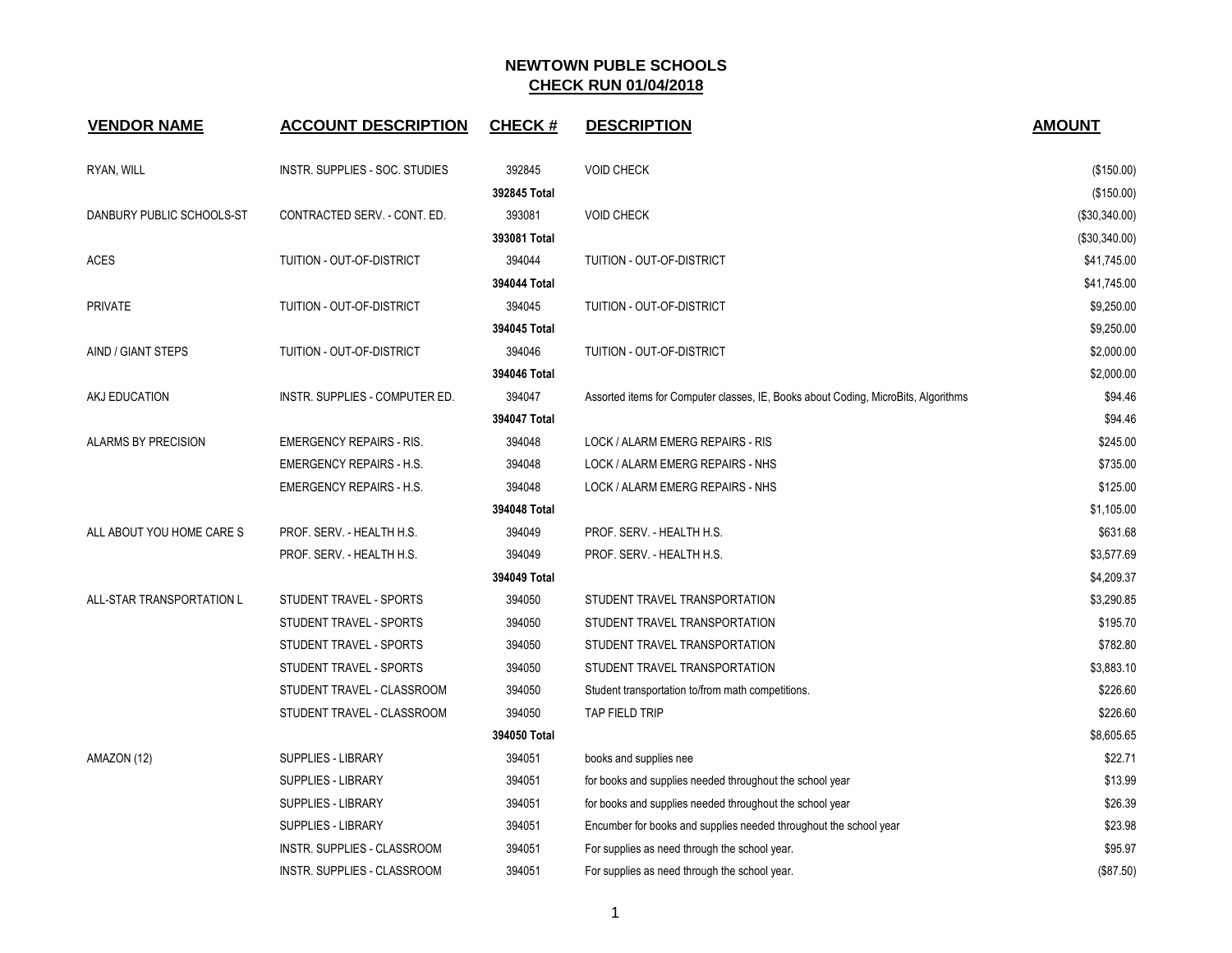| <b>VENDOR NAME</b>                   | <b>ACCOUNT DESCRIPTION</b>           | <b>CHECK#</b> | <b>DESCRIPTION</b>                                                                      | <b>AMOUNT</b> |
|--------------------------------------|--------------------------------------|---------------|-----------------------------------------------------------------------------------------|---------------|
| AMAZON (12)                          | INSTR. SUPPLIES - CLASSROOM          | 394051        | For supplies as need through the school year.                                           | \$271.68      |
|                                      | INSTR. SUPPLIES - CLASSROOM          | 394051        | For supplies as need through the school year.                                           | \$20.58       |
|                                      |                                      | 394051 Total  |                                                                                         | \$387.80      |
| AMAZON (9)                           | <b>INSTR. SUPPLIES - WORLD LANG.</b> | 394052        | WL Dept. supplies: French incentive stickers, bulletin board trimmers (blue and green). | \$27.93       |
|                                      | <b>INSTR. SUPPLIES - WORLD LANG.</b> | 394052        | Shipping fee for French stickers.                                                       | \$3.34        |
|                                      | INSTR. SUPPLIES - WORLD LANG.        | 394052        | WL Dept. supplies: French incentive stickers, bulletin board trimmers (blue and green). | \$8.82        |
|                                      | INSTR. SUPPLIES - WORLD LANG.        | 394052        | WL Dept. supplies: French incentive stickers, bulletin board trimmers (blue and green). | \$4.49        |
|                                      | INSTR. SUPPLIES - WORLD LANG.        | 394052        | WL Dept. supplies: French incentive stickers, bulletin board trimmers (blue and green). | \$8.38        |
|                                      | INSTR. SUPPLIES - SOC. STUDIES       | 394052        | SS Dept.: (2) 12-pack blue roller pens.                                                 | \$21.34       |
|                                      | <b>INSTR. SUPPLIES - SPORTS</b>      | 394052        | Energizer AA Batteries, Double A Battery Max Alkaline (48 Count)                        | \$18.98       |
|                                      |                                      | 394052 Total  |                                                                                         | \$93.28       |
| <b>AT&amp;T MOBILITY</b>             | <b>TELEPHONE &amp; CABLE</b>         | 394053        | AT&T MOBILE PHONE SERV 2018/19                                                          | \$132.96      |
|                                      |                                      | 394053 Total  |                                                                                         | \$132.96      |
| AUTO HOME COMMERCIAL                 | <b>EMERGENCY REPAIRS - H.</b>        | 394054        | PA SYSTEM / CLOCK REPAIRS - HAWL                                                        | \$580.12      |
|                                      | <b>EMERGENCY REPAIRS - M.S.</b>      | 394054        | PA SYSTEM / CLOCK REPAIRS - NMS                                                         | \$788.20      |
|                                      | <b>EMERGENCY REPAIRS - H.S.</b>      | 394054        | PA SYSTEM / CLOCK REPAIRS - NHS                                                         | \$1,060.13    |
|                                      |                                      | 394054 Total  |                                                                                         | \$2,428.45    |
| <b>B &amp; G PIPING COMPANY INC.</b> | B. & G. REPAIRS - S.H.               | 394055        | <b>TOILET REPAIRS - SH</b>                                                              | \$395.08      |
|                                      |                                      | 394055 Total  |                                                                                         | \$395.08      |
| <b>BARNES &amp; NOBLE INC.</b>       | TEXTBOOKS - CLASSROOM                | 394056        | Nadia, The Girl Who Couldn t Sit Still. Books for Kindness Month                        | \$215.85      |
|                                      | <b>TEXTBOOKS - CLASSROOM</b>         | 394056        | The Extraordinary Ordinary Moth. Books for Kindness Month                               | \$203.85      |
|                                      |                                      | 394056 Total  |                                                                                         | \$419.70      |
| <b>BSN SPORTS INC.</b>               | INSTR. SUPPLIES - SPORTS             | 394057        | Ref Inv# 903614291 - 4 Dozen Field Hockey Balls                                         | \$381.60      |
|                                      | <b>INSTR. SUPPLIES - SPORTS</b>      | 394057        | Ref Inv# 903789069 (20) Royal Blue Head Gear for Wrestling                              | \$660.00      |
|                                      |                                      | 394057 Total  |                                                                                         | \$1,041.60    |
| CAREY WIPER & SUPPLY CO.             | <b>B&amp;G SUPPLIES - CUSTODIAL</b>  | 394058        | ALL AMERICAN PREMIER, WIPERS - CUST SUPPLIES                                            | \$1,282.80    |
|                                      |                                      | 394058 Total  |                                                                                         | \$1,282.80    |
| CARTISANO, ELIZABETH JEAN            | STAFF TRAVEL - INFO. TECH.           | 394059        | Intra District travel and training classes                                              | \$37.55       |
|                                      |                                      | 394059 Total  |                                                                                         | \$37.55       |
| CONRON, NANCY                        | STAFF TRAVEL - STAFF DEVELOP.        | 394060        | TRAVEL DEC 2018                                                                         | \$45.24       |
|                                      |                                      | 394060 Total  |                                                                                         | \$45.24       |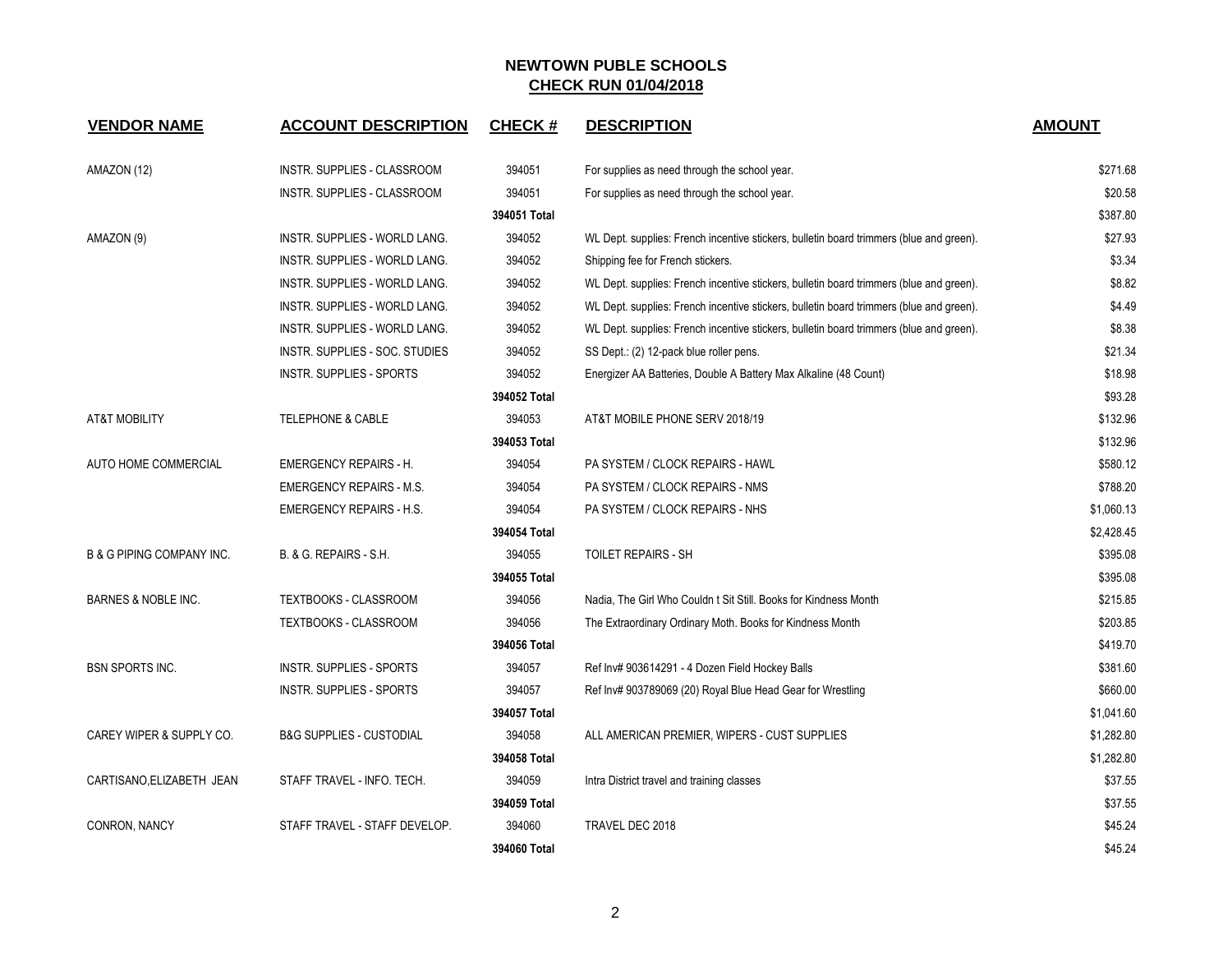| <b>VENDOR NAME</b>          | <b>ACCOUNT DESCRIPTION</b>         | <b>CHECK#</b> | <b>DESCRIPTION</b>                          | <b>AMOUNT</b> |
|-----------------------------|------------------------------------|---------------|---------------------------------------------|---------------|
| CPI (CRISIS PREVENTION IN   | STAFF TRAIN. - PUPIL SERV.         | 394061        | CPI INITIAL BOOKLETS                        | \$950.00      |
|                             |                                    | 394061 Total  |                                             | \$950.00      |
| DANBURY PUBLIC SCHOOLS-ST   | CONTRACTED SERV. - CONT. ED.       | 394062        | REISSUE VD CHECK 393081                     | \$30,340.00   |
|                             |                                    | 394062 Total  |                                             | \$30,340.00   |
| EAST RIVER ENERGY INC.      | FUEL OIL - H.S.                    | 394063        | OIL 154.9 GALS MAINT                        | \$318.34      |
|                             | FUEL OIL - H.S.                    | 394063        | OIL 530.6 GALS MAINT                        | \$1,090.46    |
|                             |                                    | 394063 Total  |                                             | \$1,408.80    |
| <b>EDADVANCE</b>            | STAFF TRAIN. - PUPIL SERV.         | 394064        | SPEC ED PROF SERV DEC 2018                  | \$20.00       |
|                             | STAFF TRAIN. - STAFF DEVELOP.      | 394064        | Eval Calibration Training (94317)           | \$550.00      |
|                             |                                    | 394064 Total  |                                             | \$570.00      |
| EVERSOURCE (ELEC-BOE)       | ELECTRICITY - H.                   | 394065        | ELEC 51084633023 29600.00 KWH               | \$5,317.16    |
|                             | ELECTRICITY - M.G.                 | 394065        | ELEC 51171733009 24,279.10 KWH              | \$4,102.61    |
|                             | ELECTRICITY - HOM.                 | 394065        | ELEC 51844633024 47,232.00 KWH              | \$8,868.89    |
|                             | ELECTRICITY - H.S.                 | 394065        | ELEC 51318375011 3799.00 KWH                | \$555.71      |
|                             | ELECTRICITY - H.S.                 | 394065        | ELEC 51223253097 20.00 KWH H/S SNACK        | \$52.42       |
|                             | ELECTRICITY - H.S.                 | 394065        | ELEC 51356633040 8.00 KWH H/S IRR           | \$44.91       |
|                             | ELECTRICITY - H.S.                 | 394065        | ELEC 51418253076 91,440.00 KWH              | \$57,753.98   |
|                             |                                    | 394065 Total  |                                             | \$76,695.68   |
| EVERSOURCE (GAS-BOE)        | PROPANE & NATURAL GAS - RIS.       | 394066        | GAS 57526160064 218.80 CCF                  | \$280.00      |
|                             | PROPANE & NATURAL GAS - H.S.       | 394066        | GAS 57379855042 525.10 CCF                  | \$572.73      |
|                             |                                    | 394066 Total  |                                             | \$852.73      |
| <b>FIDELITY INVESTMENTS</b> | PENSION PLAN                       | 394067        | FIDELITY INVESTMENTS PAYMENT #2 JAN 1, 2019 | \$3,961.00    |
|                             |                                    | 394067 Total  |                                             | \$3,961.00    |
| <b>GAINES, CARLEN</b>       | STAFF TRAVEL - INFO. TECH.         | 394068        | Intra District travel and training classes  | \$68.18       |
|                             |                                    | 394068 Total  |                                             | \$68.18       |
| GOLDIE AND LIBRO MUSIC CE   | <b>REPAIRS - MUSIC</b>             | 394069        | <b>INSTRUMENT REPAIRS</b>                   | \$375.00      |
|                             |                                    | 394069 Total  |                                             | \$375.00      |
| <b>GOPHER</b>               | <b>INSTR. SUPPLIES - P.E.</b>      | 394070        | Student Heart Rate Monitors - Item#67-773   | \$219.80      |
|                             | <b>INSTR. SUPPLIES - CLASSROOM</b> | 394070        | Shipping                                    | \$37.37       |
|                             |                                    | 394070 Total  |                                             | \$257.17      |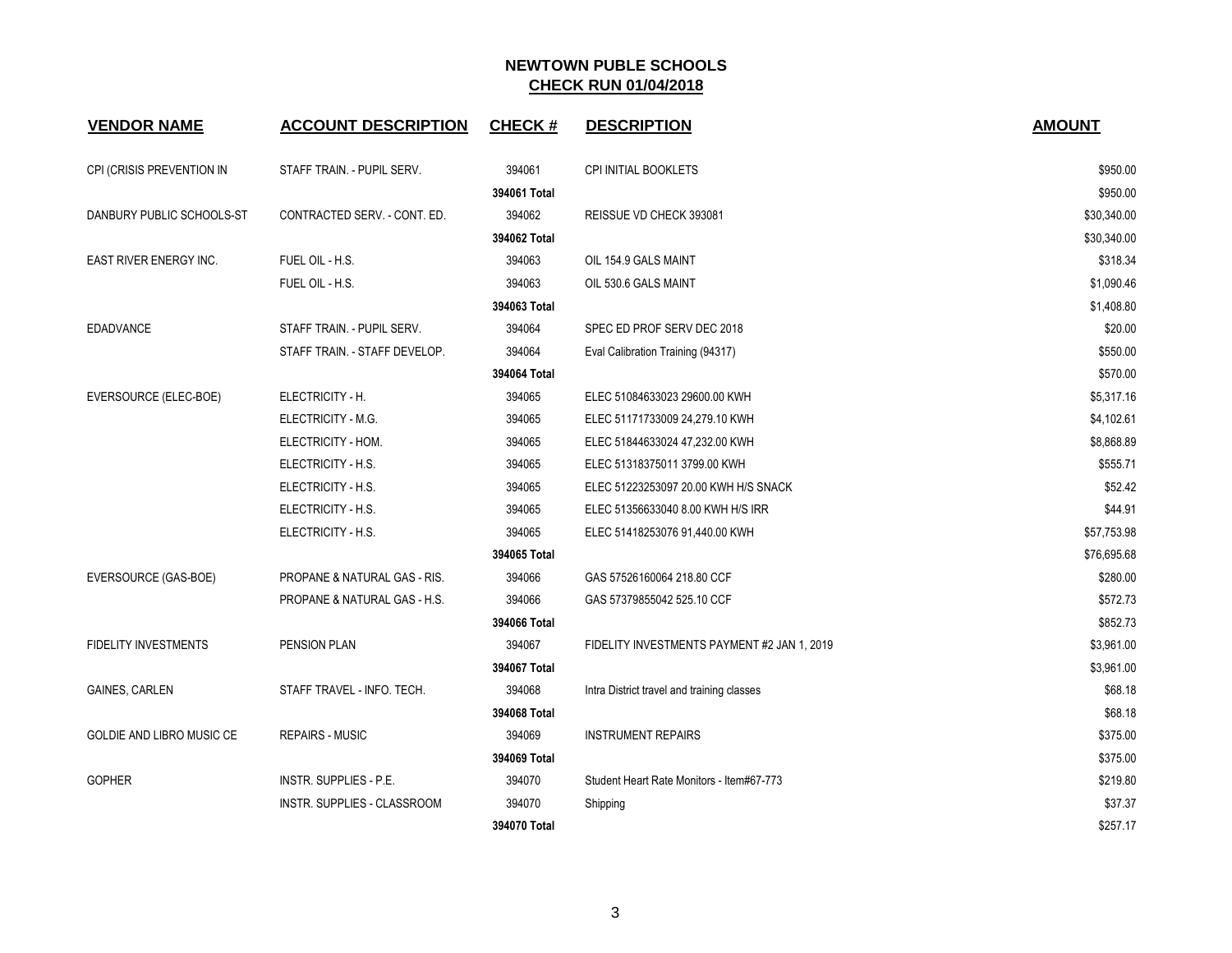| <b>VENDOR NAME</b>              | <b>ACCOUNT DESCRIPTION</b>          | <b>CHECK#</b> | <b>DESCRIPTION</b>                                                 | <b>AMOUNT</b> |
|---------------------------------|-------------------------------------|---------------|--------------------------------------------------------------------|---------------|
| <b>GRAINGER</b>                 | <b>INSTR. SUPPLIES - TECH ED.</b>   | 394071        | <b>AUTO PARTS AND SUPPLIES</b>                                     | \$249.60      |
|                                 | <b>INSTR. SUPPLIES - TECH ED.</b>   | 394071        | <b>AUTO PARTS AND SUPPLIES</b>                                     | \$31.91       |
|                                 |                                     | 394071 Total  |                                                                    | \$281.51      |
| <b>HAT CITY PAPER &amp; SUP</b> | <b>B&amp;G SUPPLIES - CUSTODIAL</b> | 394072        | PAPER PRODUCTS, TOILET BOWL CLEANER - CUST SUPPLIES                | \$75.60       |
|                                 |                                     | 394072 Total  |                                                                    | \$75.60       |
| HOMETOWN TOOL LLC               | <b>B&amp;G SUPPLIES - CUSTODIAL</b> | 394073        | CUSTODIAN UNIFORM - 2018-2019                                      | \$243.98      |
|                                 | <b>B&amp;G SUPPLIES - CUSTODIAL</b> | 394073        | CUSTODIAN UNIFORM - 2018-2019                                      | \$179.94      |
|                                 |                                     | 394073 Total  |                                                                    | \$423.92      |
| HUGH'S MECHANICAL EQUIPMENT     | PROF. SERV. - B. & G.               | 394074        | TANK TIGHTNESS TESTING - (MG/HOM/RIS)                              | \$600.00      |
|                                 | PROF. SERV. - B. & G.               | 394074        | TANK TIGHTNESS TESTING - (MG/HOM/RIS)                              | \$1,200.00    |
|                                 |                                     | 394074 Total  |                                                                    | \$1,800.00    |
| HUMAN RELATIONS MEDIA           | INSTR. SUPPLIES - HEALTH ED         | 394075        | DRINKING GAMES, ALCOHOL AND OVERDOSE DVD                           | \$139.95      |
|                                 | INSTR. SUPPLIES - HEALTH ED         | 394075        | <b>SHIPPING</b>                                                    | \$58.98       |
|                                 | INSTR. SUPPLIES - P.E.              | 394075        | HOW COULD THIS HAPPEN? A TRUE STORY ABOUT BINGE DRINKING AND DEATH | \$149.95      |
|                                 | <b>INSTR. SUPPLIES - P.E.</b>       | 394075        | FENTANYL- THE DEADLIEST OPIOD                                      | \$149.95      |
|                                 | INSTR. SUPPLIES - P.E.              | 394075        | OPIODS-ADDICTION OVERDOSE AN DEATH -DVD                            | \$149.95      |
|                                 |                                     | 394075 Total  |                                                                    | \$648.78      |
| HYDRO TECHNOLOGIES LLC          | PROF. SERV. - B. & G.               | 394076        | WATER TESTING FOR BACTERIA - HOM 2018-2019                         | \$400.00      |
|                                 |                                     | 394076 Total  |                                                                    | \$400.00      |
| INGERSOLL AUTO OF DANBURY       | <b>REPAIRS - MAINT.</b>             | 394077        | NT58 VEHICLE REPAIR - FLUIDS/FILTERS                               | \$1,301.42    |
|                                 | <b>REPAIRS - MAINT.</b>             | 394077        | REPLACE THERMOSTAT ASSEMBLY - NT55                                 | \$421.09      |
|                                 |                                     | 394077 Total  |                                                                    | \$1,722.51    |
| LEAHY'S FUELS INC.              | PROPANE & NATURAL GAS - H.S.        | 394078        | PROPANE 365.4 UNITS H/S KITCHEN                                    | \$617.53      |
|                                 |                                     | 394078 Total  |                                                                    | \$617.53      |
| MACHADO, ANA PAULA DR.          | MEDICAL ADVISOR - HEALTH ADMIN      | 394079        | <b>MEDICAL DIRECTOR JAN 2019</b>                                   | \$1,000.00    |
|                                 |                                     | 394079 Total  |                                                                    | \$1,000.00    |
| MASON W.B. INC.                 | <b>SUPPLIES - LIBRARY</b>           | 394080        | Assorted supplies, see attached.                                   | (\$6.42)      |
|                                 | <b>SUPPLIES - LIBRARY</b>           | 394080        | Assorted supplies, see attached.                                   | \$6.42        |
|                                 | <b>INSTR. SUPPLIES - SCIENCE</b>    | 394080        | Three sets of Dice for Science Labs                                | \$6.96        |
|                                 | <b>INSTR. SUPPLIES - SCIENCE</b>    | 394080        | Three sets of Dice for Science Labs                                | (\$6.96)      |
|                                 | INSTR. SUPPLIES - SCIENCE           | 394080        | Three sets of Dice for Science Labs                                | \$6.96        |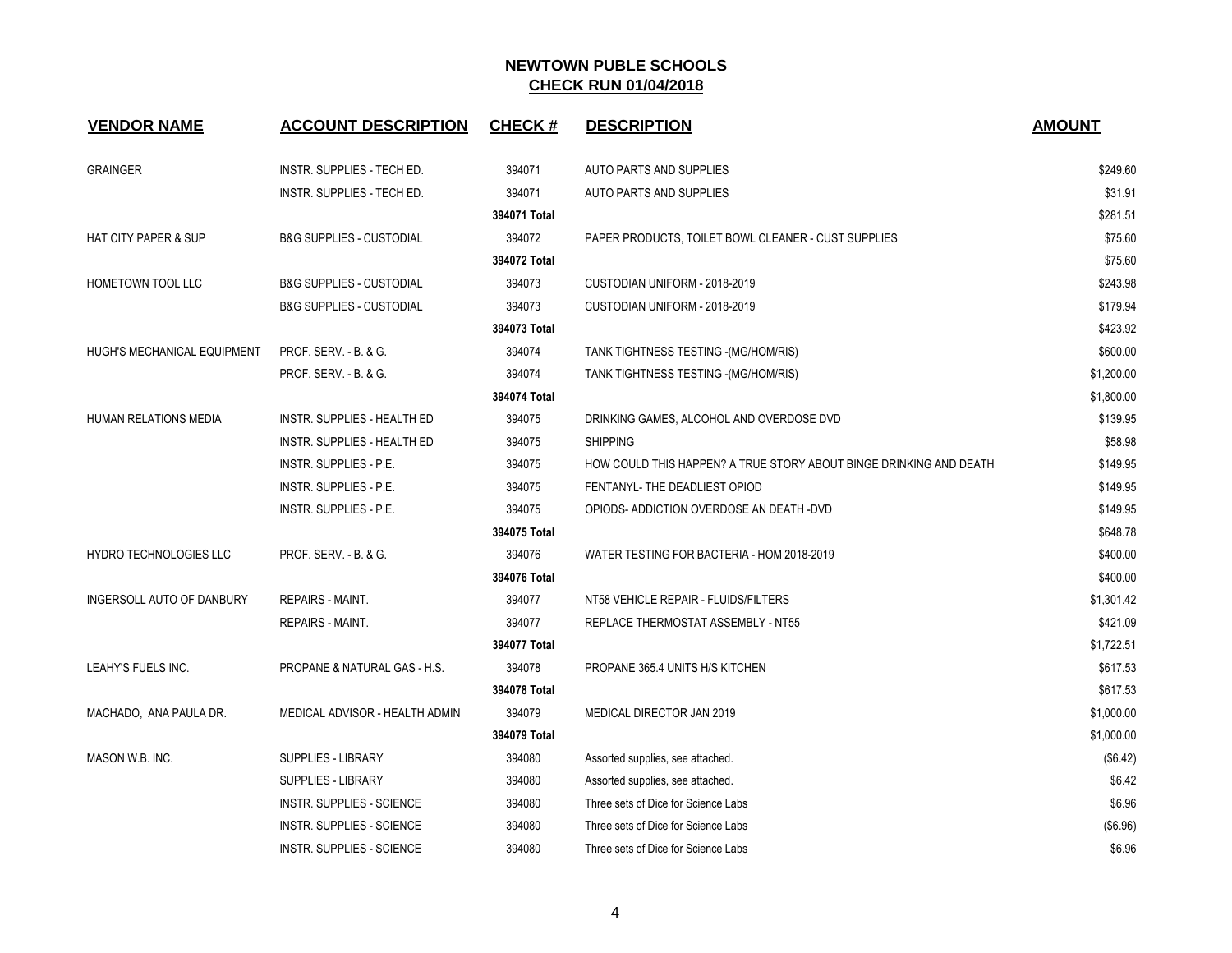| <b>VENDOR NAME</b>      | <b>ACCOUNT DESCRIPTION</b>          | <b>CHECK#</b> | <b>DESCRIPTION</b>                        | <b>AMOUNT</b> |
|-------------------------|-------------------------------------|---------------|-------------------------------------------|---------------|
| MASON W.B. INC.         | B&G SUPPLIES - ADMIN.               | 394080        | HANGING ORGANIZER - OFFICE SUPPLIES       | \$51.99       |
|                         | INSTR. SUPPLIES - SOC. STUDIES      | 394080        | (3 boxes) Coffee. No shipping.            | \$36.97       |
|                         |                                     | 394080 Total  |                                           | \$95.92       |
| <b>MEMOLI, MATT</b>     | INSTR. SUPPLIES - MUSIC             | 394081        | FOOD LTC                                  | \$144.07      |
|                         | STAFF TRAIN. - CLASSROOM            | 394081        | LEADERSHIP TRAING COURSE                  | \$95.00       |
|                         | STAFF TRAVEL - CLASSROOM            | 394081        | TRAVEL HOTEL LTC                          | \$583.76      |
|                         | STAFF TRAVEL - CLASSROOM            | 394081        | sports travel & parking Nov-Dec 18        | \$247.91      |
|                         |                                     | 394081 Total  |                                           | \$1,070.74    |
| MIHALCSIK, RON          | <b>B&amp;G SUPPLIES - CUSTODIAL</b> | 394082        | SHOES (90831)                             | \$95.70       |
|                         |                                     | 394082 Total  |                                           | \$95.70       |
| <b>MITCHELL</b>         | FUEL FOR VEHICLES - TRANS.          | 394083        | PROPANE 800.0 GAS                         | \$1,032.00    |
|                         | FUEL FOR VEHICLES - TRANS.          | 394083        | PROPANE 1100.0 GAS                        | \$1,419.00    |
|                         | FUEL FOR VEHICLES - TRANS.          | 394083        | PROPANE 1748.6 GAS                        | \$2,255.69    |
|                         | FUEL FOR VEHICLES - TRANS.          | 394083        | PROPANE 572.1 GAS                         | \$738.01      |
|                         | FUEL FOR VEHICLES - TRANS.          | 394083        | PROPANE 800.0 GAS                         | \$1,032.00    |
|                         | FUEL FOR VEHICLES - TRANS.          | 394083        | PROPANE 559.0 GAS                         | \$721.11      |
|                         | FUEL FOR VEHICLES - TRANS.          | 394083        | PROPANE 1000.0 GAS                        | \$1,290.00    |
|                         | FUEL FOR VEHICLES - TRANS.          | 394083        | PROPANE 900.0 GAS                         | \$1,161.00    |
|                         | FUEL FOR VEHICLES - TRANS.          | 394083        | PROPANE 1300.0 GAS                        | \$1,677.00    |
|                         | FUEL FOR VEHICLES - TRANS.          | 394083        | PROPANE 1400.0 GAS                        | \$1,806.00    |
|                         |                                     | 394083 Total  |                                           | \$13,131.81   |
| MOBILE MINI, INC.       | EQUIP RENTAL - SPORTS               | 394084        | <b>CONTAINER RENTAL</b>                   | \$95.00       |
|                         | <b>EQUIP RENTAL - SPORTS</b>        | 394084        | <b>CONTAINER RENTAL</b>                   | \$75.00       |
|                         | <b>EQUIP RENTAL - SPORTS</b>        | 394084        | <b>CONTAINER RENTAL</b>                   | \$75.00       |
|                         | <b>EQUIP RENTAL - B&amp;G</b>       | 394084        | STORAGE CONTAINER RENTAL (E726) 2018-2019 | \$75.00       |
|                         |                                     | 394084 Total  |                                           | \$320.00      |
| <b>NCS PEARSON INC.</b> | INSTR. SUPPLIES - SP/HEAR.          | 394085        | PPVT-5/EVT FORM A 015801359X              | \$364.50      |
|                         | INSTR. SUPPLIES - SP/HEAR.          | 394085        | PPVT-5/EVT -3 KITS FORM B 0158013603      | \$364.50      |
|                         | INSTR. SUPPLIES - SP/HEAR.          | 394085        | PPVT5 RECORD FORMS 0158013344             | \$88.20       |
|                         | INSTR. SUPPLIES - SP/HEAR.          | 394085        | PPVT-5 RECORD FORM B 0158013352           | \$88.20       |
|                         | INSTR. SUPPLIES - SP/HEAR.          | 394085        | <b>SHIPPING</b>                           | \$45.28       |
|                         |                                     | 394085 Total  |                                           | \$950.68      |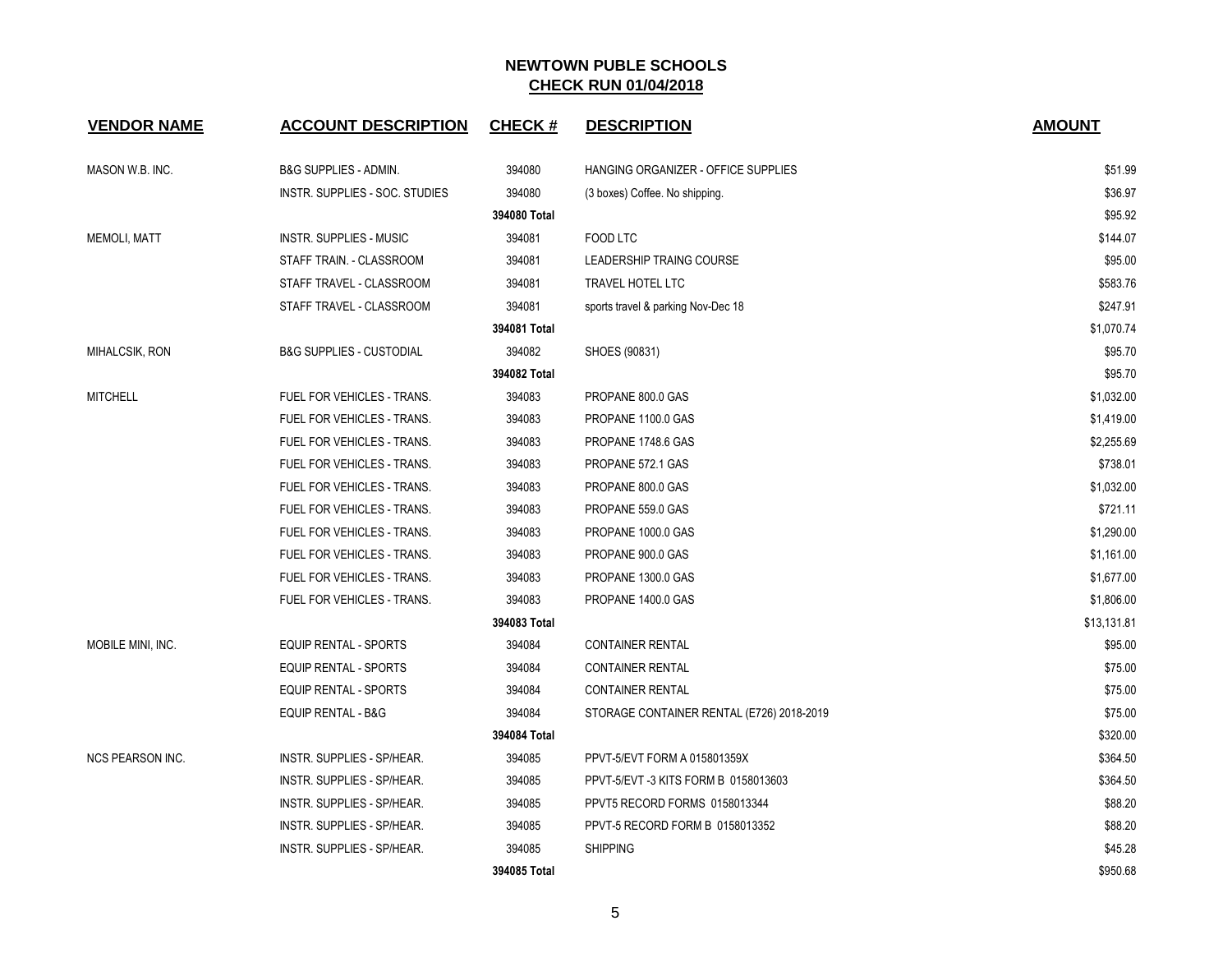| <b>VENDOR NAME</b>        | <b>ACCOUNT DESCRIPTION</b>      | <b>CHECK#</b> | <b>DESCRIPTION</b>                                                          | <b>AMOUNT</b>  |
|---------------------------|---------------------------------|---------------|-----------------------------------------------------------------------------|----------------|
| <b>NJK AUTOMOTIVE</b>     | <b>REPAIRS - MAINT.</b>         | 394086        | HUB ASSEMBLY REPLACE NT100 - MAINT REPAIRS                                  | \$623.90       |
|                           |                                 | 394086 Total  |                                                                             | \$623.90       |
| OTIS ELEVATOR COMPANY     | <b>B&amp;G CONTRACTED SERV.</b> | 394087        | ELEVATOR SVC CONTRACT - HAWL/RIS 2018-2019                                  | \$303.42       |
|                           |                                 | 394087 Total  |                                                                             | \$303.42       |
| PEMBROKE PUMPING SERVICES | <b>EQUIP RENTAL - SPORTS</b>    | 394088        | PORT O POTTY RENTAL                                                         | \$360.00       |
|                           |                                 | 394088 Total  |                                                                             | \$360.00       |
| PEPPER J.W. & SON IN      | <b>INSTR. SUPPLIES - MUSIC</b>  | 394089        | <b>MUSIC SUPPLIES</b>                                                       | \$90.99        |
|                           | <b>INSTR. SUPPLIES - MUSIC</b>  | 394089        | <b>MUSIC SUPPLIES</b>                                                       | \$85.00        |
|                           |                                 | 394089 Total  |                                                                             | \$175.99       |
| PERKINS SCHOOL FOR THE BL | TUITION - OUT-OF-DISTRICT       | 394090        | TUITION - OUT-OF-DISTRICT                                                   | \$15,324.27    |
|                           |                                 | 394090 Total  |                                                                             | \$15,324.27    |
| PETTY CASH - M/S          | OFF. SUPPLIES - ADMIN.          | 394091        | PETTY CASH                                                                  | \$119.86       |
|                           | INSTR. SUPPLIES - GUIDANCE      | 394091        | PETTY CASH                                                                  | \$76.42        |
|                           |                                 | 394091 Total  |                                                                             | \$196.28       |
| POWERSCHOOL GROUP LLC     | PROF. SERV. - BUS. SERV         | 394092        | EFINANCE PLUS PROJECT MANAGEMENT T&M                                        | \$105.00       |
|                           | PROF. SERV. - BUS. SERV         | 394092        | TECH SERV ON-SWITE VIST FOR PAYROLL YEAR END PROCESSING                     | \$1,500.00     |
|                           |                                 | 394092 Total  |                                                                             | \$1,605.00     |
| RYAN, WILL                | INSTR. SUPPLIES - SOC. STUDIES  | 394093        | REISSUE VOID CHK 392845                                                     | \$150.00       |
|                           |                                 | 394093 Total  |                                                                             | \$150.00       |
| SANTOS, NELSON M.         | STAFF TRAVEL - INFO. TECH.      | 394094        | Intra District travel and training classes                                  | \$67.96        |
|                           | STAFF TRAVEL - INFO. TECH.      | 394094        | Intra District travel and training classes                                  | \$34.72        |
|                           |                                 | 394094 Total  |                                                                             | \$102.68       |
| SENIOR PUBLICATIONS COMPA | PRINTING - ENGLISH              | 394095        | The Hawkeye Vol Ixxx issue 4 / 16 pages 200 copies Invoice 37876 12/15/2018 | \$811.00       |
|                           |                                 | 394095 Total  |                                                                             | \$811.00       |
| SKOLAS, CAROL             | <b>INSTR. SUPPLIES - ART</b>    | 394096        | <b>ART SUPPLIES</b>                                                         | \$59.26        |
|                           |                                 | 394096 Total  |                                                                             | \$59.26        |
| STADIUM SYSTEM, INC.      | <b>REPAIRS - SPORTS</b>         | 394097        | Ref. Inv#IMH--1807265 - Replacement Chip Straps for Football Helmets        | \$115.00       |
|                           |                                 | 394097 Total  |                                                                             | \$115.00       |
| SURVEYMONKEY.COM, LLC     | TECH. SOFTWARE - INFO. TECH.    | 394098        | Annual subscription to Suvey MonkeyDue February                             | \$336.00       |
|                           |                                 | 394098 Total  |                                                                             | \$336.00       |
| TOWN OF NEWTOWN SELF (1)  | <b>MEDICAL INSURANCE</b>        | 394099        | MEDICAL INSURANCE SELF FUNDED3RD QUARTER 01/01/2019                         | \$2,008,637.50 |
|                           |                                 | 394099 Total  |                                                                             | \$2,008,637.50 |